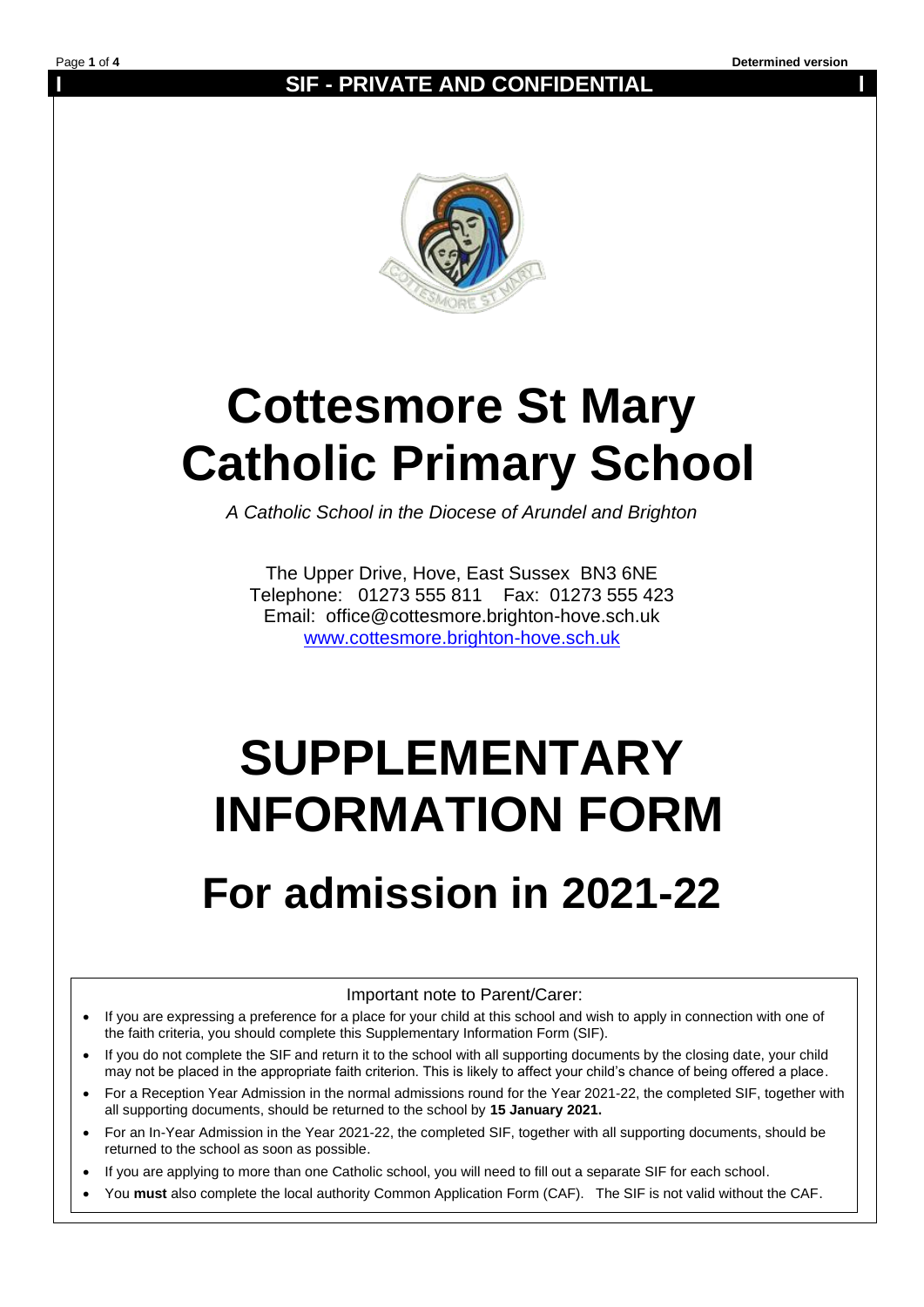# **PLEASE COMPLETE ALL SECTIONS IN BLOCK CAPITALS**

| <b>Child Details</b>                                                                                                                                                                                             |     |      |                |  |  |  |
|------------------------------------------------------------------------------------------------------------------------------------------------------------------------------------------------------------------|-----|------|----------------|--|--|--|
| Surname                                                                                                                                                                                                          |     |      |                |  |  |  |
| Forenames (in full)                                                                                                                                                                                              |     |      |                |  |  |  |
| Gender                                                                                                                                                                                                           | Boy | Girl | Date of birth: |  |  |  |
| Child's Home<br><b>Address</b>                                                                                                                                                                                   |     |      |                |  |  |  |
|                                                                                                                                                                                                                  |     |      |                |  |  |  |
|                                                                                                                                                                                                                  |     |      | Post Code:     |  |  |  |
| Is the child resident in the parish of The Sacred Heart Hove, St Peter's Hove<br>or St George's, West Blatchington?<br>Yes<br>No<br>(A zoomable map of the parish is available at www.abdiocese.org.uk/Parishes) |     |      |                |  |  |  |
| Home Telephone Number                                                                                                                                                                                            |     |      |                |  |  |  |
| Proposed Date of Admission                                                                                                                                                                                       |     |      |                |  |  |  |

| <b>Parent/Carer details</b>                                                                                                                                                                                                                                                                                                                                                                                                                                                                                                                                                                                                                                |                            |  |  |  |
|------------------------------------------------------------------------------------------------------------------------------------------------------------------------------------------------------------------------------------------------------------------------------------------------------------------------------------------------------------------------------------------------------------------------------------------------------------------------------------------------------------------------------------------------------------------------------------------------------------------------------------------------------------|----------------------------|--|--|--|
| Name (in full)                                                                                                                                                                                                                                                                                                                                                                                                                                                                                                                                                                                                                                             |                            |  |  |  |
| Address<br>(if different<br>from child)                                                                                                                                                                                                                                                                                                                                                                                                                                                                                                                                                                                                                    |                            |  |  |  |
| Contact<br>telephone<br>number(s)                                                                                                                                                                                                                                                                                                                                                                                                                                                                                                                                                                                                                          |                            |  |  |  |
| Email<br>Address                                                                                                                                                                                                                                                                                                                                                                                                                                                                                                                                                                                                                                           |                            |  |  |  |
| <b>Brothers/Sisters</b> : When completing the Local Authority's Common Application Form (CAF), it is important that<br>you provide details of any brothers and sisters who will be attending this school at the proposed time of admission. If<br>this information is not provided on the CAF, the governors may not be able to place the application within the correct<br>criteria. As a 'back-up mechanism', if you would also like to confirm to governors here (NB this is optional), that<br>there will be a brother/sister at the school at the time of admission, please list below the Name(s)/Year Group(s) of the<br>brother(s) &/or sister(s): |                            |  |  |  |
|                                                                                                                                                                                                                                                                                                                                                                                                                                                                                                                                                                                                                                                            | Year Group: ______________ |  |  |  |
|                                                                                                                                                                                                                                                                                                                                                                                                                                                                                                                                                                                                                                                            | Year Group ______________  |  |  |  |
|                                                                                                                                                                                                                                                                                                                                                                                                                                                                                                                                                                                                                                                            | Year Group ______________  |  |  |  |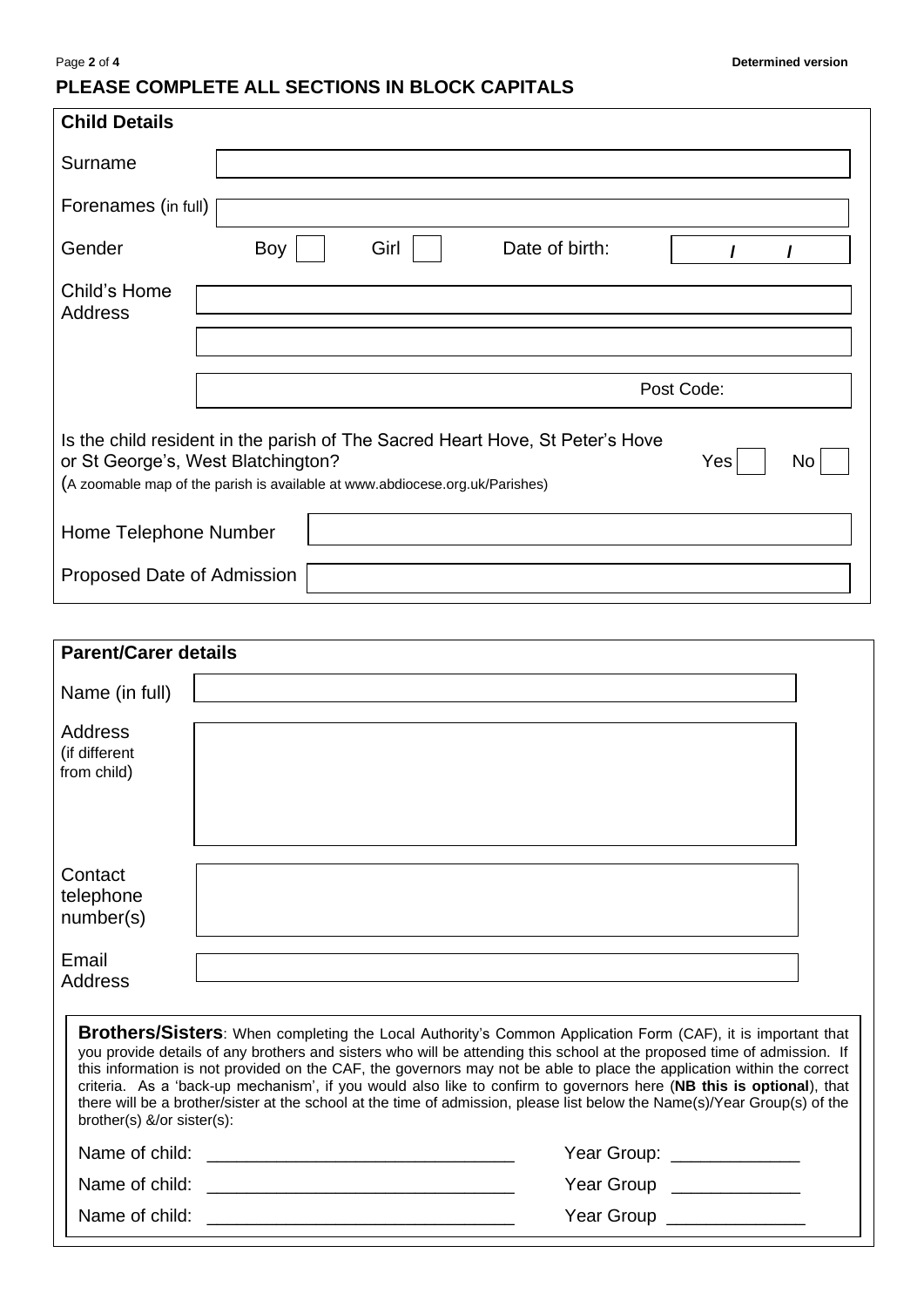| Applications for Catholic children - evidence required:                                                      |  |                             |     |     |  |  |
|--------------------------------------------------------------------------------------------------------------|--|-----------------------------|-----|-----|--|--|
| My child is a Baptised Catholic or has been received into the Church                                         |  |                             | Yes | Nol |  |  |
| Date of Baptism                                                                                              |  | Parish where child baptised |     |     |  |  |
| Note: A copy of the Certificate of Baptism/Reception into the Church must be included with this application. |  |                             |     |     |  |  |

**Applications from Catechumens or Candidates for Reception - evidence required:** If application is being made for a place at the school where the parent/carer is a Catechumen or a Candidate for reception into the Catholic Church, evidence of their being a member of the catechumenate of a Catholic Church or a candidate for reception will be required. Proof of acceptance into the catechumenate, and evidence for a candidate, should be by a confirmatory letter from the appropriate priest. This evidence should be provided at the same time as this form is returned to the school.

**Applications for children who are members of an Orthodox Church - evidence required:** If application is being made for a place at the school where the child is a member of an Orthodox Church, evidence of membership will be required. A letter confirming membership of the applicable Orthodox Church, signed by the appropriate priest, will be required. The letter and a certificate of baptism or reception from the authorities of that Church should be provided at the same time as this form is returned to the school.

# **Applications for children of other Christian denominations - evidence required:**

If application is being made for a place at the school where the child is a member of another Christian denomination, a letter confirming membership of that Christian denomination, and signed by the appropriate minister of religion, will be required. The letter should be provided at the same time as this form is returned to the school.

# **Applications for children of other faiths - evidence required:**

If application is being made for a place at the school where the child is a member of another faith, a letter confirming membership of that faith, and signed by the appropriate faith leader, will be required. The letter should be provided at the same time as this form is returned to the school.